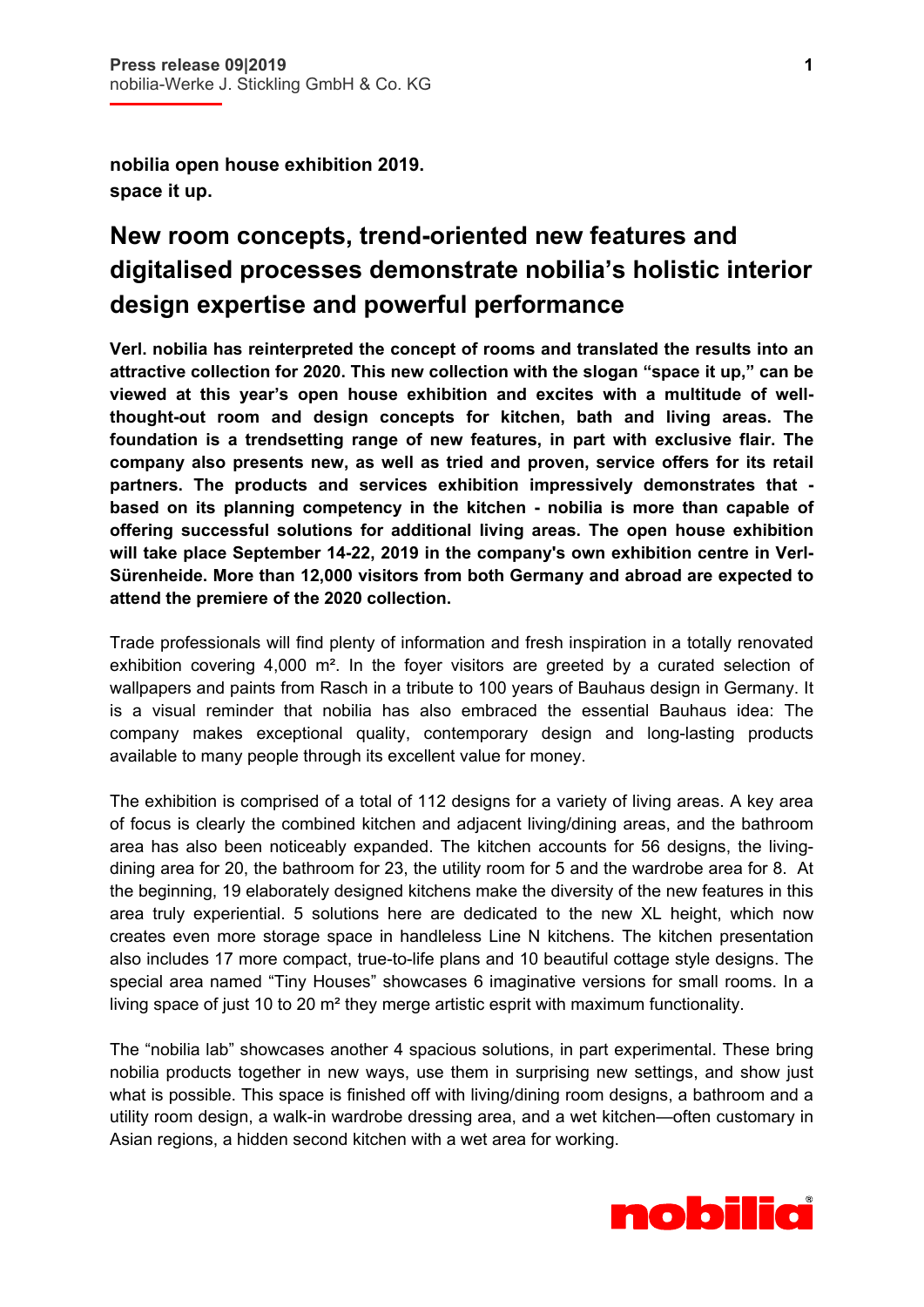i

nobilia devotes 175 m<sup>2</sup> to the topic of the bathroom. 22 bathroom designs are presented here from opulent furnishings to practical bathroom sets. 20 living room/dining room designs and 8 wardrobe designs exemplify how kitchen design concepts can be carried over to adjoining living areas in terms of a unified aesthetic. 5 utility room designs convince with optimised space utilisation and a plethora of practical ideas.

Yet another presentation space within the cottage area introduces SpaceFlex®, the exclusive organising system for storage containers and more. Ideal for people who love a tidy kitchen, but who haven't been able to find any kind of order inside the cabinet. Virtually every kitchen utensil can be stored in SpaceFlexx®. The flexible divider nesttex® Inside is elastic and adjusts to fit the contours and sizes of the stored goods. This way, SpaceFlexx® can flexibly hold utensils of different sizes and shapes securely in their place. nesttex® Inside is dishwasher-safe for convenient cleaning.

SpaceFlex® is a development by the Kesseböhmer company and is available exclusively through nobilia.

On over 100  $m^2$ , this years' service area "Logistics  $\gg$  in motion" presents the process communication from the incoming order to the final unloading at the customer's location and thus demonstrates the level of service at nobilia that goes far beyond the product. Whether order tracking via nobilia's Extranet, digitalisation in order processing, a new scanner technology and photo documentation during loading or live lorry navigation via GPS - modern technologies optimise the processes at many points along the delivery chain and thus increase the process reliability and the quality. The final touch in the area is an entire nobilia lorry. Visitors are invited to take a seat behind the wheel, to learn about the on-board computer and take a "trucker" selfie as a souvenir.

At the exhibition marketplace important technical details, lighting systems, cutlery inserts, sinks, mixing taps, niche cladding and décor samples of fronts, handles and worktops are all clearly arranged and exhibited. What's more, advertising agency partners will be there, including for the first time ieQ-Systems, with a comprehensive service package for digital media. With the support of ieQ-Systems nobilia helps its retail partners create a more attractive online presence. ieQ-Systems offers a whole range of services for precisely this purpose, from content creation and search engine optimisation to electronic commerce solutions. The nobilia contents on retailer's home pages is permanently synchronised to the nobilia home page.

A spacious café area invites visitors to linger a while. An adjacent demonstration kitchen with connected living room offers a variety of cooking demonstrations.

## **nobilia open house exhibition 2019**

The nobilia open-house exhibition will take place September 14-22, 2019 in Verl. Opening times: daily from 9:00 a.m.